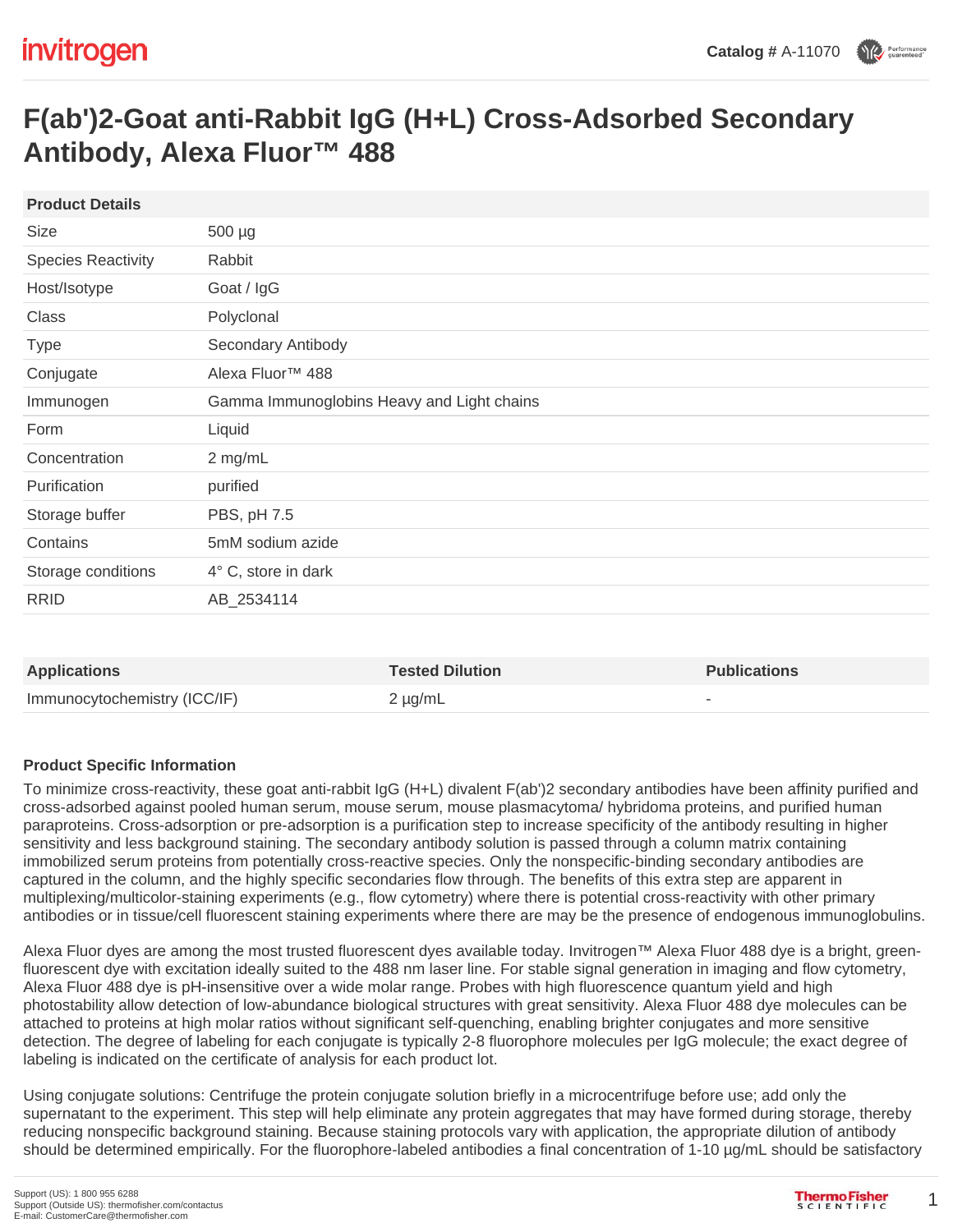for most immunohistochemistry and flow cytometry applications.

Product will be shipped at Room Temperature.

## **Product Images For F(ab')2-Goat anti-Rabbit IgG (H+L) Cross-Adsorbed Secondary Antibody, Alexa Fluor™ 488**



#### **Rabbit IgG (H+L) Cross-Adsorbed Secondary Antibody (A-11070) in ICC/IF**

Immunofluorescence analysis of F (ab')2-Goat anti-Rabbit IgG (H+L) Secondary Antibody, Alexa Fluor 488 (Product # A-11070) was performed using HeLa cells stained with PARP Rabbit Polyclonal Primary Antibody (Product # PA5-16452). The cells were fixed with 4% paraformaldehyde for 10 minutes, permeabilized with 0.1% Triton™ X-100 for 10 minutes, blocked with 1% BSA for 1 hour and labeled with 2 µg /mL of rabbit primary antibody for 3 hours at room temperature. F (ab')2-Goat anti-Rabbit IgG (H+L) Secondary Antibody, Alexa Fluor 488 (Product # A-11070) was used at a concentration of 2  $\mu q/mL$  in phosphate buffered saline containing 0.2 % BSA for 45 minutes at room temperature, for detection of PARP in the nucleus (Panel a: green). Nuclei (Panel b: blue) were stained with DAPI in SlowFade® Gold Antifade Mountant (Product # S36938). F-actin was stained with Rhodamine Phalloidin (Product # R415, 1:300) (Panel c: red). Panel d represents the composite image. No nonspecific staining was observed with the secondary antibody alone (panel f), or with an isotype control (panel e). The images were captured at 60X magnification.

**Rabbit IgG (H+L) Cross-Adsorbed Secondary Antibody (A-11070) in IHC (PFA)**



IL-1 and TNF- are expressed by macrophages and microglia. (A) Infiltrating GFP+ cells consist of Gr1+ granulocytes and Gr1- macrophages. (B) Double immunofluorescence for Gr1+ granulocytes and either IL-1 or TNF- showed no detectable co-expression 24 hours after pMCAO. Immunofluorescence detection of GFP and IL-1 (C) or TNF- (D) showed that these cytokines are expressed by resident GFP- microglia and infiltrating GFP+ macrophages (E) Immunofluorescence double staining confirmed the flow cytometry results by showing that IL-1 and TNFare expressed by largely segregated subpopulations of cells. Very few IL-1+TNF-+ co-expressing cells were identified during microscopic analysis (E). Gr1+ granulocytes were visualized using Alexa Fluor® 594-conjugated goat anti-rat IgG, and IL-1+ and TNF-+ cells using both Alexa Fluor® 488-conjugated goat anti-rabbit and chicken anti-rabbit IgG. Scale bars: 50 m (A) 20 m (insert, A), 20 m (B-E). Image collected and cropped by CiteAb from the following publication (http://jneuroinflammation.biomedcentral.com/articles/10.1186/1742-2094-5-46), licensed under a CC BY license.

#### **Rabbit IgG (H+L) Cross-Adsorbed Secondary Antibody (A-11070) in IHC (PFA)**



IL-1 and TNF- are expressed by macrophages and microglia. (A) Infiltrating GFP+ cells consist of Gr1+ granulocytes and Gr1- macrophages. (B) Double immunofluorescence for Gr1+ granulocytes and either IL-1 or TNF- showed no detectable co-expression 24 hours after pMCAO. Immunofluorescence detection of GFP and IL-1 (C) or TNF- (D) showed that these cytokines are expressed by resident GFP- microglia and infiltrating GFP+ macrophages (E) Immunofluorescence double staining confirmed the flow cytometry results by showing that IL-1 and TNFare expressed by largely segregated subpopulations of cells. Very few IL-1+TNF-+ co-expressing cells were identified during microscopic analysis (E). Gr1+ granulocytes were visualized using Alexa Fluor® 594-conjugated goat anti-rat IgG, and IL-1+ and TNF-+ cells using both Alexa Fluor® 488-conjugated goat anti-rabbit and chicken anti-rabbit IgG. Scale bars: 50 m (A) 20 m (insert, A), 20 m (B-E). Image collected and cropped by CiteAb from the following publication (http://jneuroinflammation.biomedcentral.com/articles/10.1186/1742-2094-5-46), licensed under a CC BY license.

2